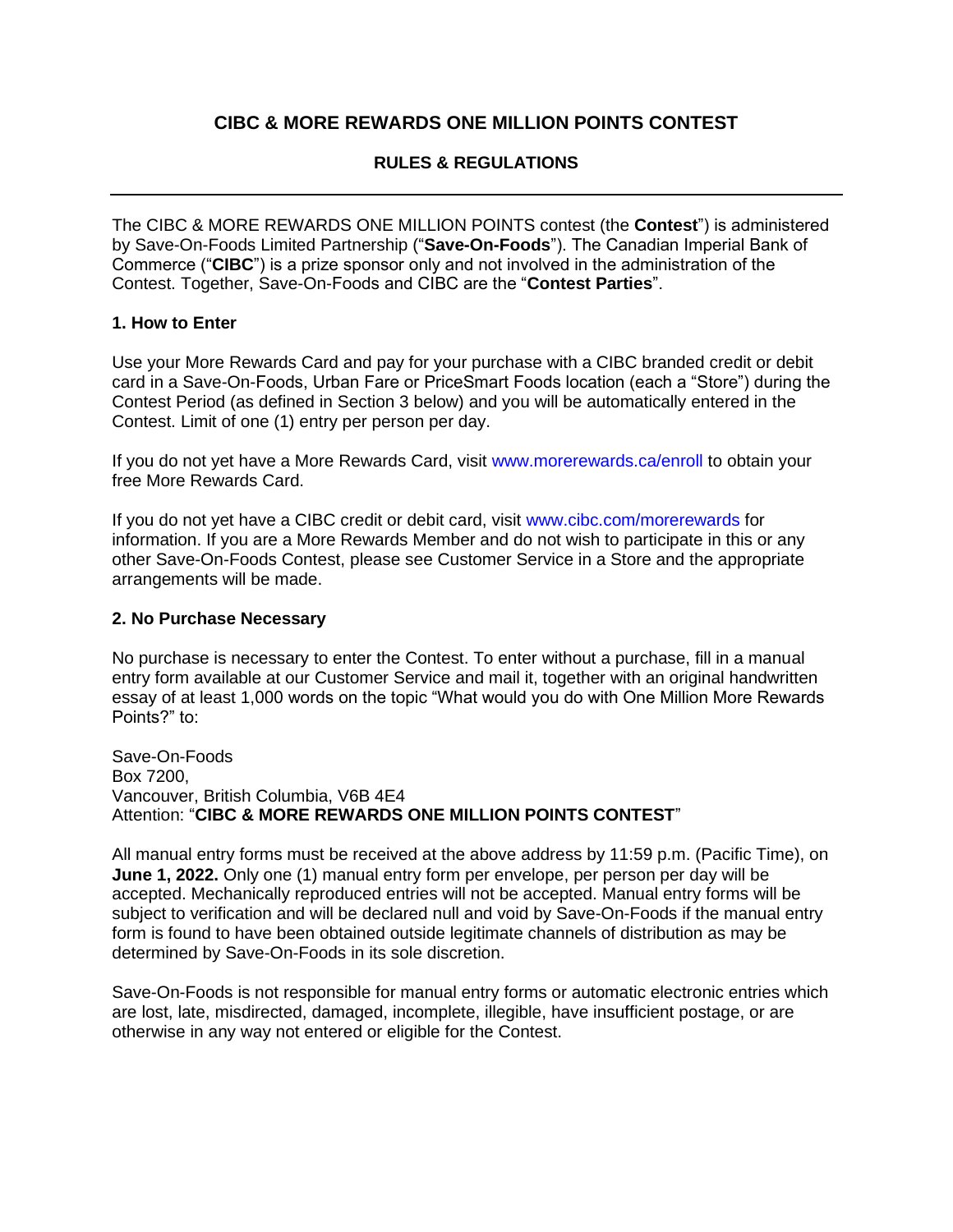## **3. Contest Period**

The Contest begins at 12:01 a.m. (Pacific Time) on **March 31, 2022** and closes at 11:59 pm (Pacific Time) on **June 1, 2022** (the "**Contest Period**")**.** All qualifying purchases must be completed no later than the close of the Contest Period. Any purchases completed after the Contest Period will not be eligible for the Prize draw.

# **4. Prize Drawing**

After the close of the Contest Period, and in any event by 11:59 pm (Pacific Time) on **June 8, 2022**, one (1) random draw to select ten (10) winners from among all entries received within the Contest Period will be conducted at Save-On-Foods head office in Langley, British Columbia. Save-On-Foods computer system will be used to make the random draw. The odds of winning a Prize (as defined in Section 5 below) in this Contest are dependent upon the total number of entries received.

### **5. Prize**

There are ten (10) prizes available to be won, each consisting of One Million (1,000,000) More Rewards points (each a "**Prize**").

The approximate retail value ("**ARV**") of More Rewards points is dependent upon the redemption method chosen by the winner, and the offers available from More Rewards at the time of redemption. If redeemed through More Rewards Travel the ARV of each Prize would be \$4,290 CAD.

### **6. Prize Not Transferable and No Substitutions**

Prizes must be accepted as awarded. No cash equivalent or exchange of Prize is permitted. All aspects of the Prize are non-transferable. Save-On-Foods reserves the right to make substitution for the Prize, which in the opinion of Save-On-Foods, is of similar kind or value, without prior notice. Any and all expenses, costs and all local, provincial or federal taxes or sales taxes resulting from winning and accepting the Prize are the responsibility of the winner.

### **7. Notification**

The entrants whose names are drawn will be contacted by telephone using the telephone number noted on the manual entry form or on the current More Rewards records held by Save-On-Foods. Save-On-Foods will only contact selected entrants. Attempts will be made to contact the selected entrant during regular business hours for a period of three (3) business days. If a selected entrant cannot be contacted, fails to respond to any telephone messages left by Save-On-Foods within this period, or the Prize is refused, then he/she will forfeit any right to the Prize and Save-On-Foods may, in its sole discretion, select an alternate winner or withdraw the Prize.

It is the entrant's responsibility to keep his/her mailing address and phone number current with Save-On-Foods. If you would like to update your mailing address or phone number, complete a More Rewards Change of Address form available from a cashier or at our Customer Service or visit www.morerewards.ca/your-account/update.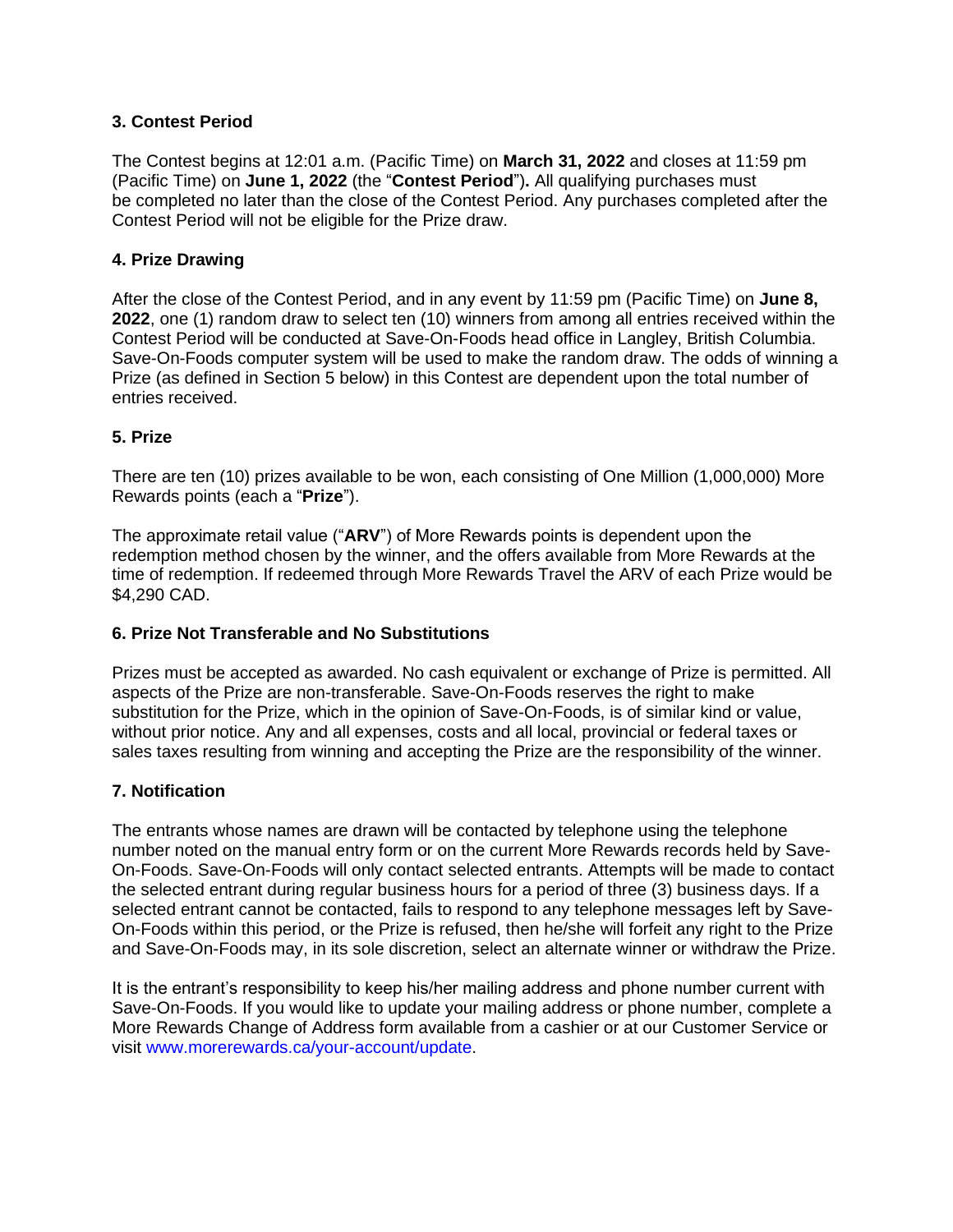## **8. Distribution of Prize**

Selected entrant must claim their Prize as directed by Save-On-Foods by no later than ten (10) business days after Save-On-Foods starts notification efforts. If the selected entrant has not claimed the Prize within this period, then he/she will forfeit any right to the Prize and Save-On-Foods may, in its sole discretion, select an alternate entrant or withdraw the Prize. Once validated, the Prize winner will have their Prize deposited into the More Rewards account used for their entry.

# **9. Eligibility**

The Contest is only open to individuals who meet all of the following criteria:

a) are a resident of Canada, excluding Quebec;

b) are the age of majority in the province/territory in which they are resident at the time of entry;

c) are a More Rewards cardholder at the time of entry; and

d) are a CIBC credit or debit cardholder at the time of entry (unless entering the Contest as described in Section 2).

Officers, directors, employees and agents of CIBC or members of their immediate families (defined as parents, siblings, children and spouses, regardless of where they live) or households (whether or not related) are not eligible to win a Prize in the Contest.

## **10. Entry Forms Property of Save-On-Foods**

All entry forms are the property of Save-On-Foods and will not be returned for any reason whatsoever.

### **11. Contest Rules & Regulations**

By participating in the Contest, the entrants unconditionally agree to be bound by the Contest Rules & Regulations. The entrants further agree to be bound by the decisions of Save-On-Foods regarding the Contest Rules & Regulations or in any way relating to this Contest, as may be determined by Save-On-Foods in its sole discretion, which will be final and binding in all respects.

### **12. Privacy / Use of Personal Information**

All personal information of the entrants collected through the Contest ("**Personal Information**"), such as their name, address, telephone number, e-mail address and age is collected for the purposes of administering and promoting this Contest and Save-On-Foods. Each entrant by entering the Contest consents to and grants Save-On-Foods the right to collect, use and disclose their Personal Information for the purpose of administering and promoting the Contest and Save-On-Foods in accordance with Save-On-Foods' privacy policy: Privacy Policy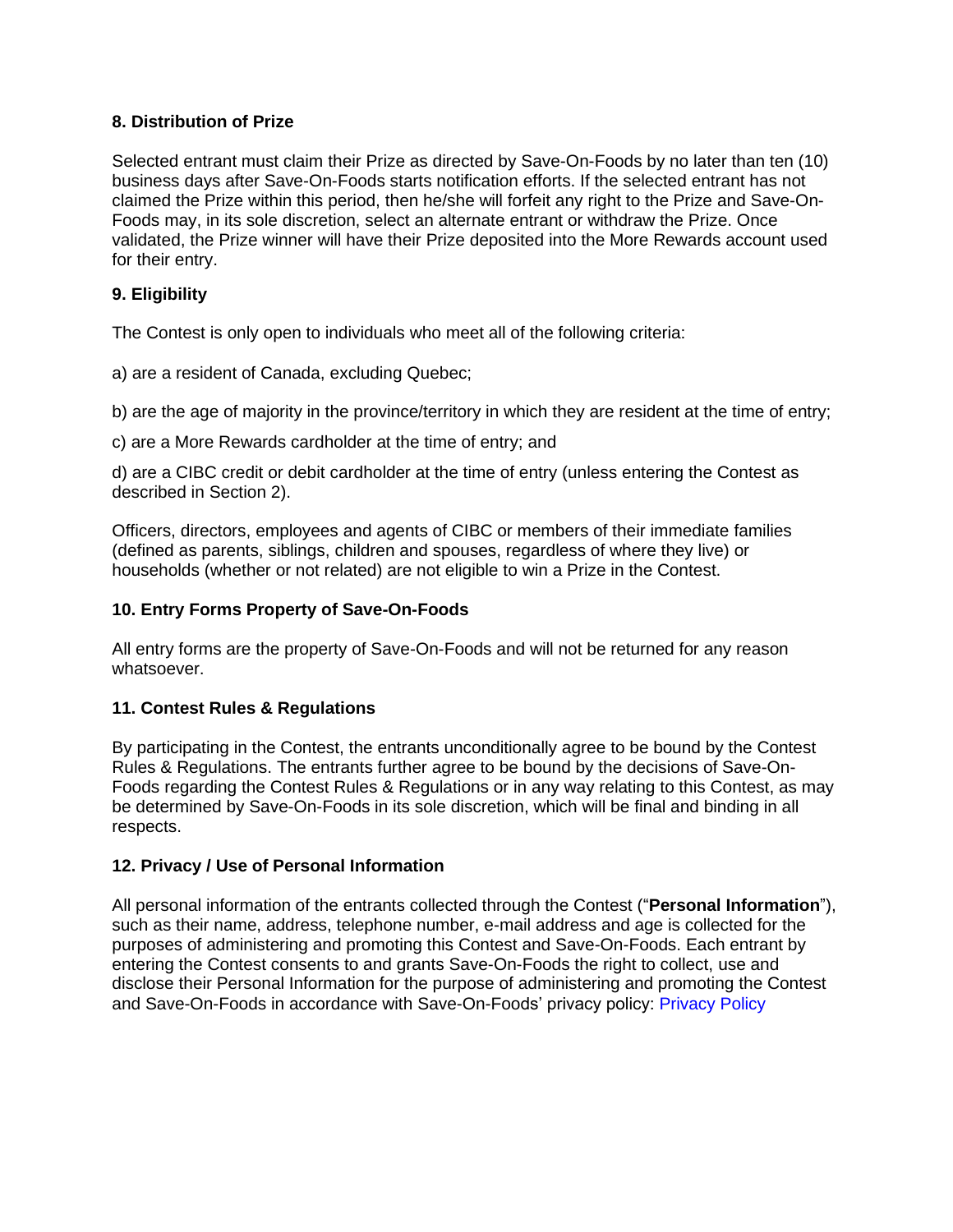# **13. Skill-Testing Question**

Before being declared a Prize winner, the selected entrant must successfully answer without assistance or mechanical aid, a time-limited mathematical skill-testing question as a condition to receiving a Prize.

## **14. Disqualification**

Save-On-Foods reserves the right, in its sole discretion, to disqualify any selected entrant who:

(a) cannot be reached by Save-On-Foods by telephone or has not responded to telephone messages left within three (3) business days of Save-On-Foods beginning notification efforts;

(b) is unwilling or unable to comply with the Contest Rules & Regulations;

(c) has not correctly answered the skill-testing questions within the allotted time;

(d) has not claimed the Prize as directed by Save-On-Foods within ten (10) business days of the Prize draw;

(e) has tampered or attempted to tamper with the entry process or the operation of the Contest;

(f) has not signed the Declaration, Release and Waiver Form in the form required by Save-On-Foods within ten (10) business days of the Prize draw;

(g) for any reason whatsoever is unable or does not wish to accept the Prize as awarded;

(h) is not eligible by law; or

(i) is deemed by Save-On-Foods, in its sole discretion, to be ineligible, disqualified, or in non compliance for any reason whatsoever.

In all such cases, the selected entrant will forfeit his/her right to the Prize without compensation and Save-On-Foods may, in its sole discretion, select an alternate entrant or withdraw the Prize.

### **15. No Warranty**

Neither Save-On-Foods nor its affiliates, subsidiaries, sponsors, suppliers or otherwise make any warranty, representation or guarantee, express or implied, in relation to a Prize, including without limitation quality, merchantability or fitness for a particular purpose.

### **16. Release**

By entering into this Contest, all entrants (including the Prize winners) hereby agree to release, discharge and hold harmless the Contest Parties, their respective affiliates, subsidiaries, sponsors, suppliers and advertising, promotion and service agencies involved in this Contest, including all of their respective directors, officers, employees or agents, from any and all loss, harm, liability, claims, damages, causes of action, costs or expense of any kind whatsoever with respect to or arising out of:

(a) the entrant's participation in the Contest;

- (b) the entrant's participation in any Contest-related activity;
- (c) the entrant's acceptance, use, misuse or any other matter in relation to the Prize;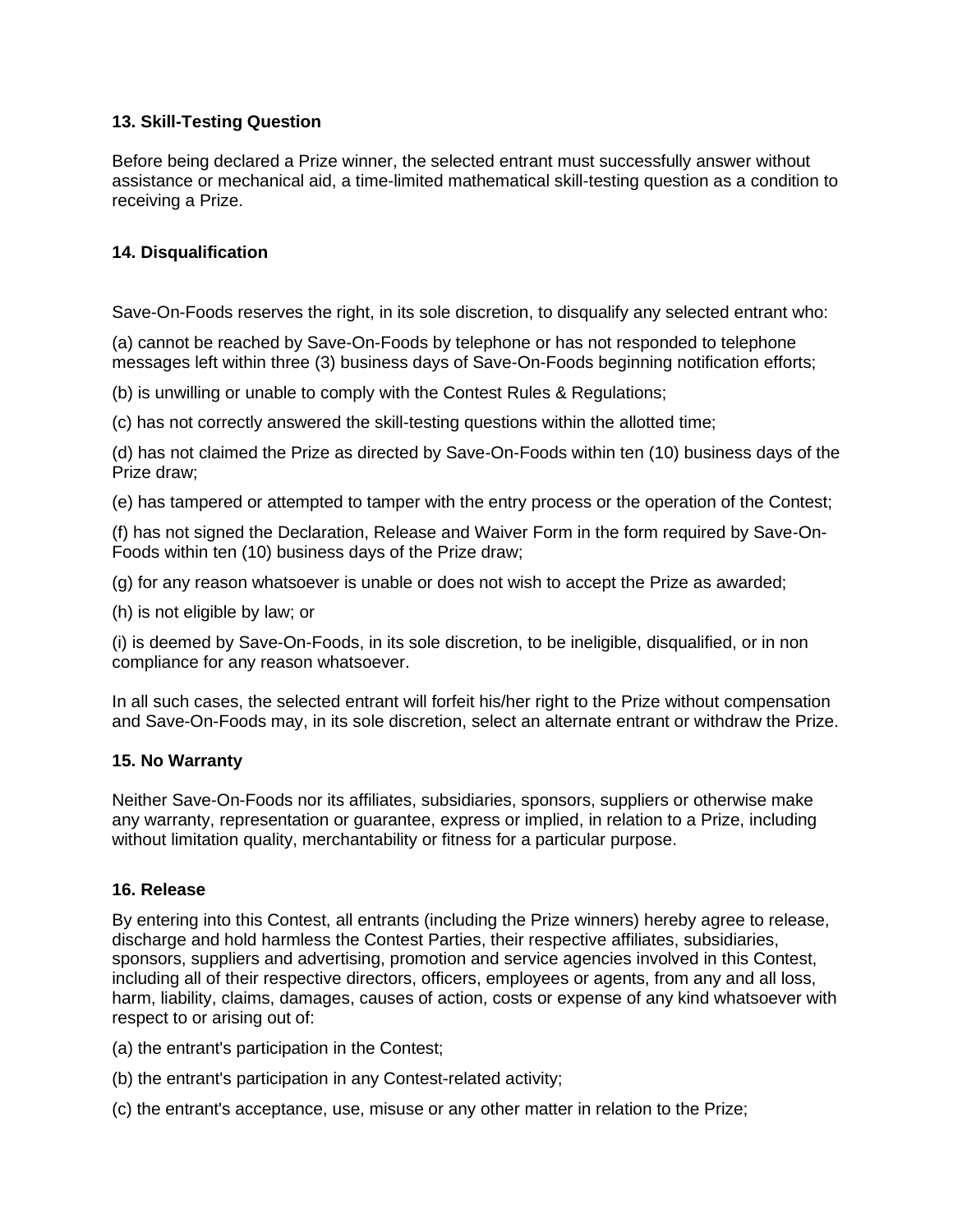- (d) the distribution of the Prize; or
- (e) the administration of the Contest.

### **17. Limitations of Liability**

The Contest Parties are not responsible for and will assume no liability for: (a) entry forms which are lost, late, delayed, incomplete, postage due, illegible, damaged, destroyed, irregular, mutilated, forged, garbled, incorrectly addressed, misdirected, mechanically reproduced or are otherwise in any way not entered or eligible for the Contest;

(b) incorrect or inaccurate information in the entry forms or in relation to the administration of the Contest whether caused by any of the equipment or programming associated with or utilized in the Contest or by any technical or human error which may occur, including without limitation typographical errors;

(c) telephone, technical, network, online, electronic or computer failures of any kind regardless of the cause in relation to the administration of the Contest;

(d) the failure of Save-On-Foods to notify any selected entrant that their name has been drawn for any reason whatsoever;

(e) the failure of Save-On-Foods to receive a selected entrant's response for any reason whatsoever;

(f) theft or destruction or unauthorized access to, or alteration of, entry forms;

- (g) any error in compiling entry forms;
- (h) any error in awarding Prizes;

(i) any condition caused by events beyond the control of Save-On-Foods which disrupts or interferes with the Contest; or

(j) any other similar events or circumstances whatsoever.

#### **18. Declaration, Release and Waiver Form**

Prior to being awarded the Prize, the selected entrant must sign and return a Declaration, Release and Waiver Form in the form required by Save-On-Foods and any other documentation required by Save-On-Foods, which will include without limitation:

- (a) confirmation of eligibility for the Contest;
- (b) confirmation of compliance with the Contest Rules & Regulations; and

(c) a release of the Contest Parties and their respective affiliates and subsidiaries, and all of their respective directors, officers, employees and agents, from any and all liability for any damage or loss related to, resulting or arising from or in connection with the Prize or the Contest.

If Save-On-Foods does not receive the selected entrant's Declaration, Release and Waiver Form prior to or concurrently with the awarding of the Prize in accordance with these Contest